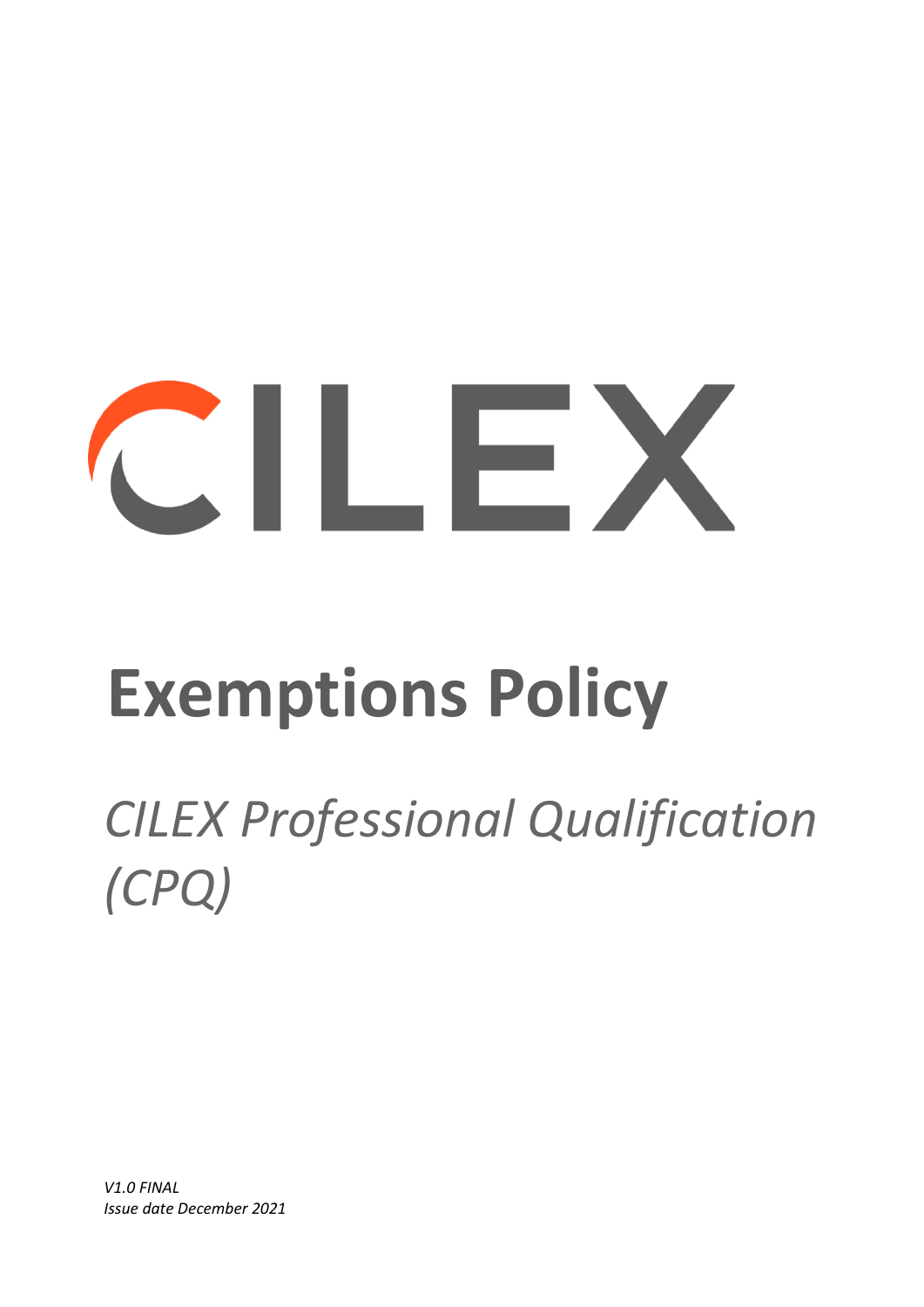#### **Purpose**

- 1. The purpose of this policy is to:
	- set out the principles for awarding exemptions;
	- **•** ensure that there is a rigorous, consistent and flexible approach to awarding exemptions;
	- **EXECT** ensure exemptions awarded are valid and meet the criteria for awarding exemptions as set out in this policy and the associated procedure.
- 2. This policy should be read in conjunction with the Exemption Application Procedure and the Approved Exemption Claims Procedure.

#### **Scope**

3. This policy applies to all individuals and institutions applying for CPQ exemptions and CILEX staff involved in processing exemption applications.

#### **Definitions**

- 4. **Exemption** means the removal of the requirement to complete one or more CPQ modules on the basis of achievement of an equivalent qualification or qualification component.
- 5. **Module** refers to a component of a qualification which comprises content which is assessed, and which focuses on specific areas of knowledge, skills and understanding.

#### **Exemption Principles**

- 6. Exemptions are a concession and are awarded at the discretion of CILEX. CILEX will only award exemption where there is sufficient validated evidence to support the awarding of an exemption in accordance with this policy and the associated procedure.
- 7. CILEX will accept applications for exemption from trainees and from institutions which award qualifications.
- 8. CILEX will not award exemptions from CPQ Professional Stage modules. Exemption can only be awarded from Foundation Stage and Advanced Stage modules.
- 9. CILEX will not award an exemption where a trainee has previously failed the CPQ module assessment from which they are seeking exemption.
- 10. CILEX will not award exemptions from examined modules on the basis of work experience.

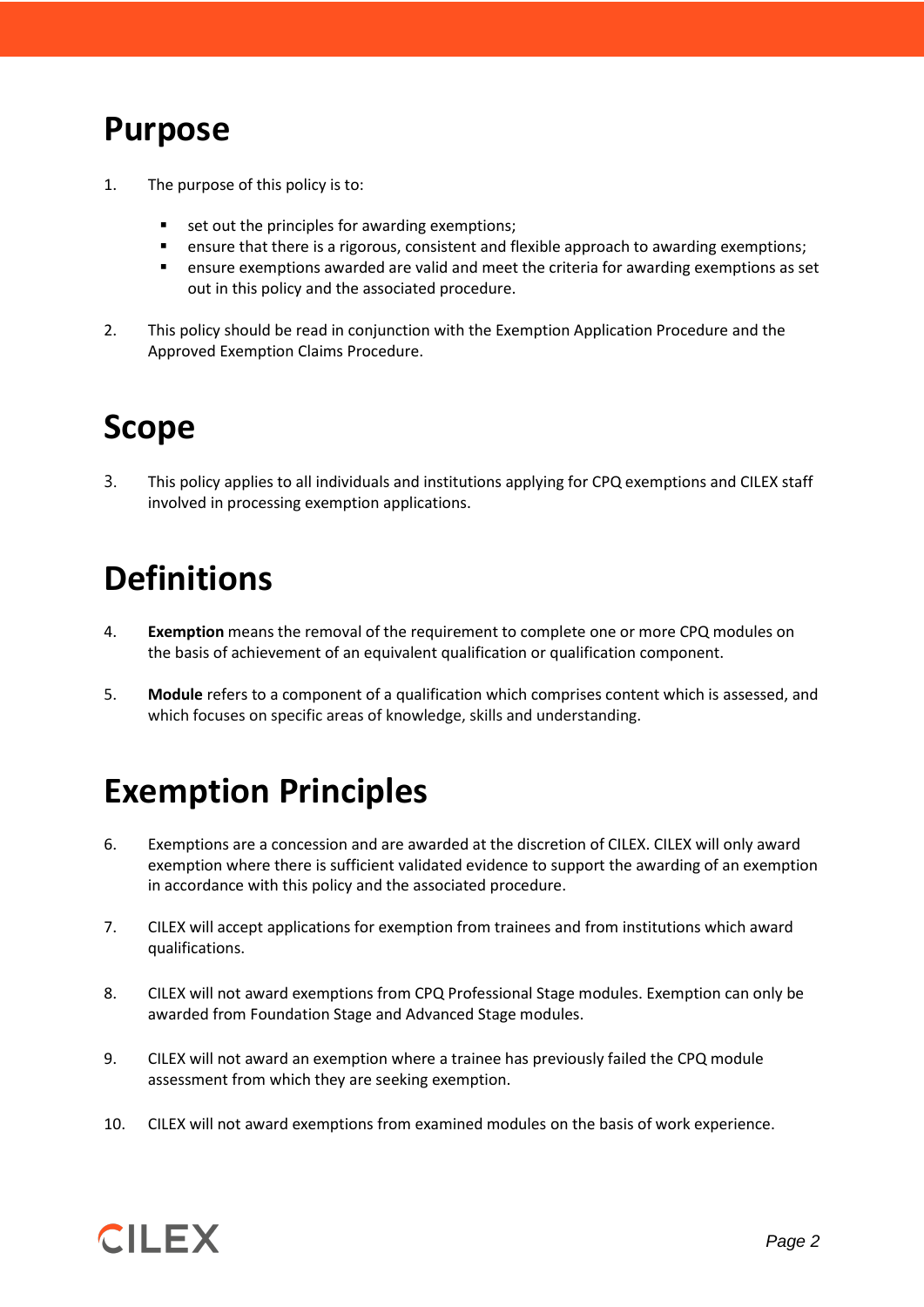- 11. The module or qualification underpinning the exemption application must be based on the law in England and Wales.
- 12. CILEX will consider the content, size, level, assessment and quality assurance of the qualification or module underpinning the exemption application and the recognition of the awarding institution.
- 13. Exemptions can only be claimed by a trainee who has achieved the relevant module/s and/or qualification upon which an exemption is agreed.
- 14. It is the applicant's responsibility to provide sufficient evidence to CILEX for an exemption application to be considered in accordance with the requirements set out the Exemption Application Procedure.

#### **Decision making**

- 15. CILEX will only approve exemptions where:
	- it is satisfied that the awarding institution has the requisite quality assurance processes in place to deliver valid qualifications;
	- there is sufficient coverage at the equivalent level of the CPQ module for which exemption is sought;
	- the assessment approach for the relevant modules is of a similar standard, scope and rigour to the CPQ module/s;
	- the principles and criteria in this policy and the associated procedure have been met;
	- evidence of achievement of the relevant qualification/module underpinning the exemption can be validated.

#### **Exemption Application Appeals**

16. Information about appealing the outcome of an exemption application is set out in the CILEX Appeals Policy – CILEX Professional Qualification and the associated CILEX Appeals Procedure.

#### **Timeline**

17. Exemptions will be processed and concluded in a timely manner. CILEX will set out the timelines for processing and agreeing exemptions in the Exemptions Application Procedure.

#### **Fees**

18. CILEX may charge a fee for exemption applications. Fees will be published on the CILEX website.